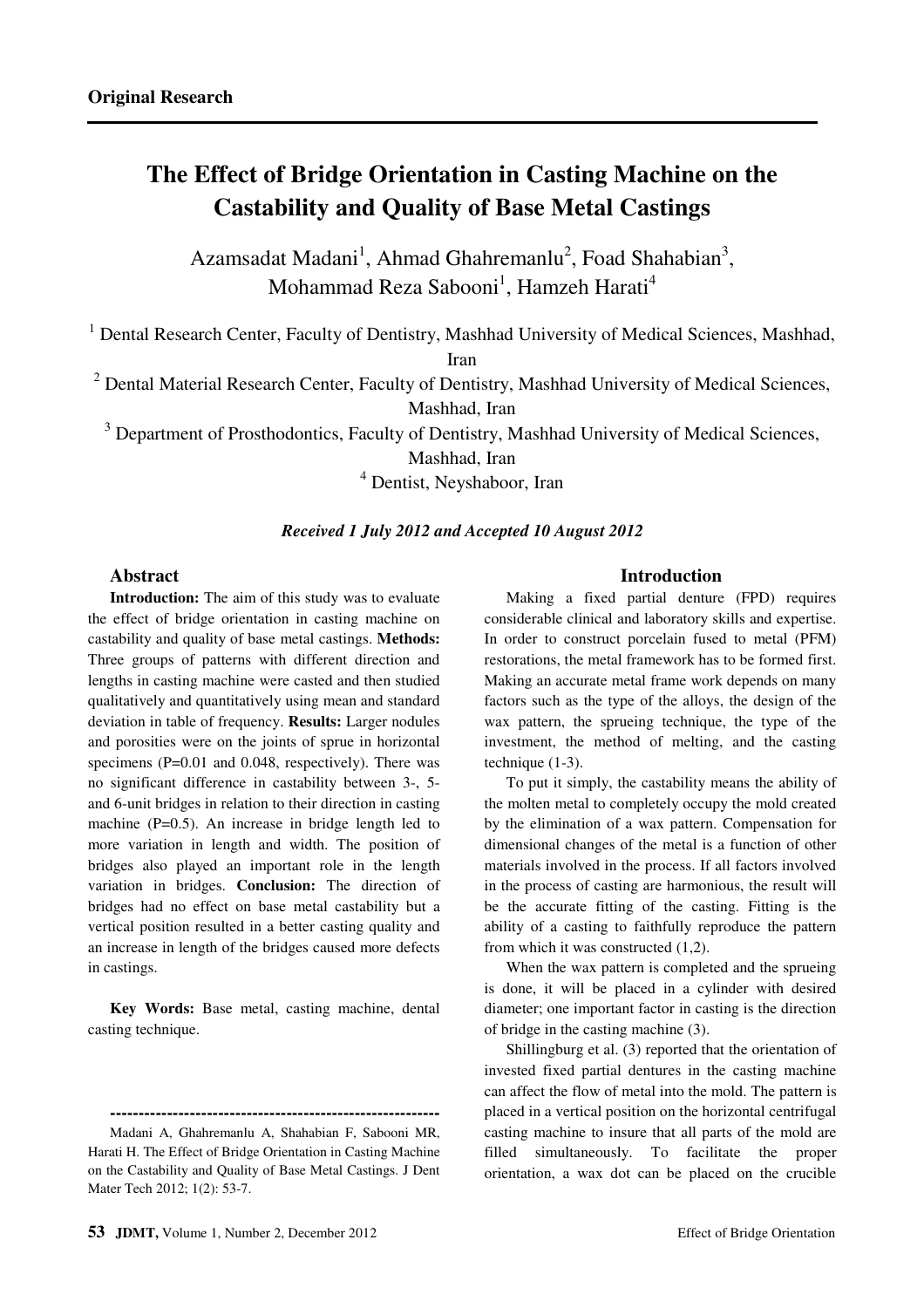former. This will leave a mark on the surface of the investment which can be seen when the ring is placed in the casting machine. As an alternative two opposite dots can be scribed on the ring. These dots should be aligned with the axis of the pattern before investing. After investing and burnout of the wax pattern, casting will be performed (3,4).

Dental alloys should have the capability of being casted in thin sections of desired length to obtain the best marginal fit. Due to the increased cost and demonstrated lack of stability of precious alloys for porcelain frameworks, the use of alterative alloys such as base metal alloys has been recommended (5).

In this study, the effect of bridge orientation on the castability and quality of base metal casting has been evaluated.

## **Materials and Methods**

The objective of the test was to cast the pattern of plastic screen mesh containing diamond shaped spaces. Each filament of these diamond shaped spaces had 3mm length.

 According to pilot study, 60 specimens in 3 groups were prepared:

Group A: 20 specimens with 30mm length similar to 3 unit bridges (10 diamond shaped spaces)

Group B: 20 specimens with 45mm length similar to 5 unit bridges (15 diamond shaped spaces)

Group C: 20 specimens with 60mm length similar to 6 unit bridges (20 diamond shaped spaces)

All three groups of bridges had 10mm width.

To facilitate the proper orientation, a wax dot was placed on the crucible former. This dot was aligned with the axis of the pattern before investing. This left a mark on the surface of the investment which could be seen when the ring was placed in the casting machine (Fig.1).

Deguvest investment (Dentsply, Germany) was used. All the investment was from the same batch. The liquid and powder were mixed under vacuum for

30seconds and vibrated in the same condition for 10 seconds.

The investment was allowed to set over night. A two-stage burn out procedure was used for all rings. Vera bond base metal alloy (Aalba Dent Inc. Cordia. CA, USA) was used to cast all the specimens. Manufacturer's instructions regarding the melting or casting temperatures and timing were followed.

Each group was divided into 2 subgroups of 10 specimens (A1, A2, B1, B2, C1, and C2). The specimens of the first and second subgroups were seated vertically and horizontally in the casting cradle, respectively. The casting were allowed to bench cool, divested manually and air-abraded with 50µm alumina oxide abrasive to remove residual investment and ultrasonically was cleaned in distilled water (Fig. 2). The sprue was sectioned 3mm away from the spruepattern junction.

The number of casted diamond shaped spaces was divided by the whole number of spaces and multiplied by 100 to determine the castability percentage for quantitative study of the castings. Large and small nodules and porosities in sprue joints of casting were also counted.

#### **Results**

Data was described by the mean, standard deviation and frequency tables. The Mann-Whitney, Wilcoxon and Fisher's exact tests were used for data analysis ( $\alpha$ =0.05). Table 1 shows the qualitative and quantitative data of castings in vertical and horizontal positions.

Significantly more porosities and large nodules were present in horizontally positioned specimens. Qualitative variables improved in vertically positioned specimens.

The results of lengthening and widening of castings according to the position and number of units are shown in Tables 2 and 3. The differences were not statistically significant.



**Figure 1.** Three-, five-, and six-unit wax specimens with a dot on crucible former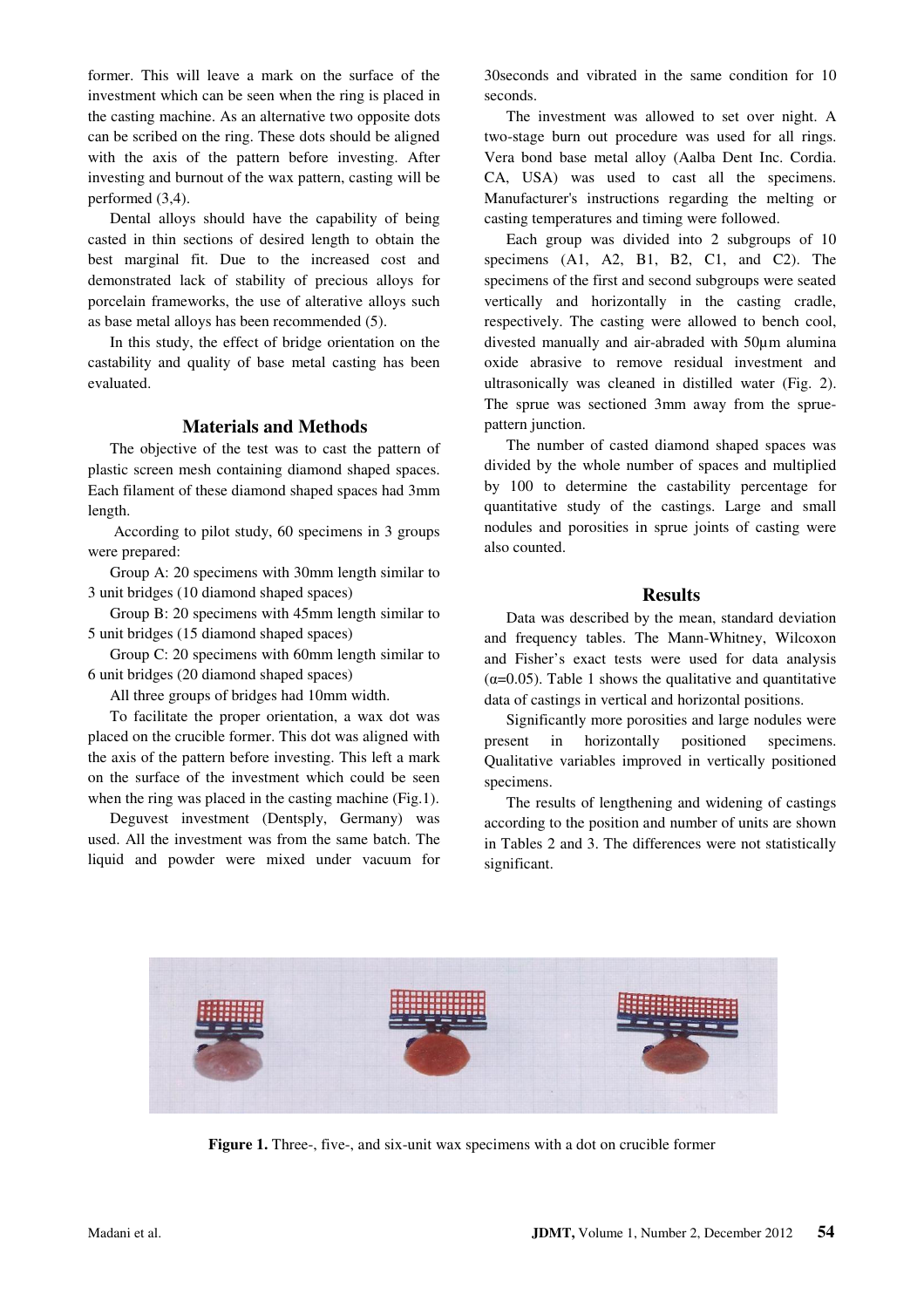

**Figure 2.** Casted bridge specimens in vertical and horizontal situation after sandblasting

| <b>Test result</b>         | <b>Position of casting</b> |                 |                   |    | <b>Variable</b>  |
|----------------------------|----------------------------|-----------------|-------------------|----|------------------|
|                            |                            | <b>Vertical</b> | <b>Horizontal</b> |    |                  |
|                            | $\%$                       | N               | $\%$              | N  |                  |
| $\chi$ 2 = 5.4 P = 0.01    | 70                         | 21              | 93.3              | 28 | Large nodules    |
| $\gamma$ 2 = 1.1 P = 0.13  | 80                         | 24              | 90.0              |    | 27 Small nodules |
| $\gamma$ 2 = 2.7 P = 0.048 | 10                         | 3               | 26.7              | 8  | Porosity         |
| $*$ P = 0.5                | 100                        | 30              | 96.7              | 29 | Complete casting |

**Table 1.** The qualitative and quantitative data of castings in vertical and horizontal positions

**Table 2.** Mean and standard deviation of lengthening variation of castings according to the position and number of units

| The result of<br><b>Mann-Whitney test</b> | Vertical      |                  |          | <b>Horizontal</b> | <b>Position of the units</b> |
|-------------------------------------------|---------------|------------------|----------|-------------------|------------------------------|
|                                           | <b>Median</b> | <b>Mean</b> ±SD  | Median   | <b>Mean</b> ±SD   | units                        |
| $Z = 0.60$ P = 0.54                       | $-0.07$       | $-0.16+0.22$     | $-0.075$ | $-0.1 + -0.2$     | 3                            |
| $Z = 0.45$ P = 0.64                       | $-0.03$       | $-0.02 \pm 0.07$ | $-0.05$  | $-0.05\pm0.13$    |                              |
| $Z = 0.18$ P = 0.85                       | $-0.01$       | $0.00 \pm 0.06$  | 0.00     | $-0.00 \pm 0.22$  | 6                            |
| $Z = 0.78$ P = 0.85                       | $-0.05$       | $0.06 + 0.015$   | 0.06     | $0.05 + 0.88$     |                              |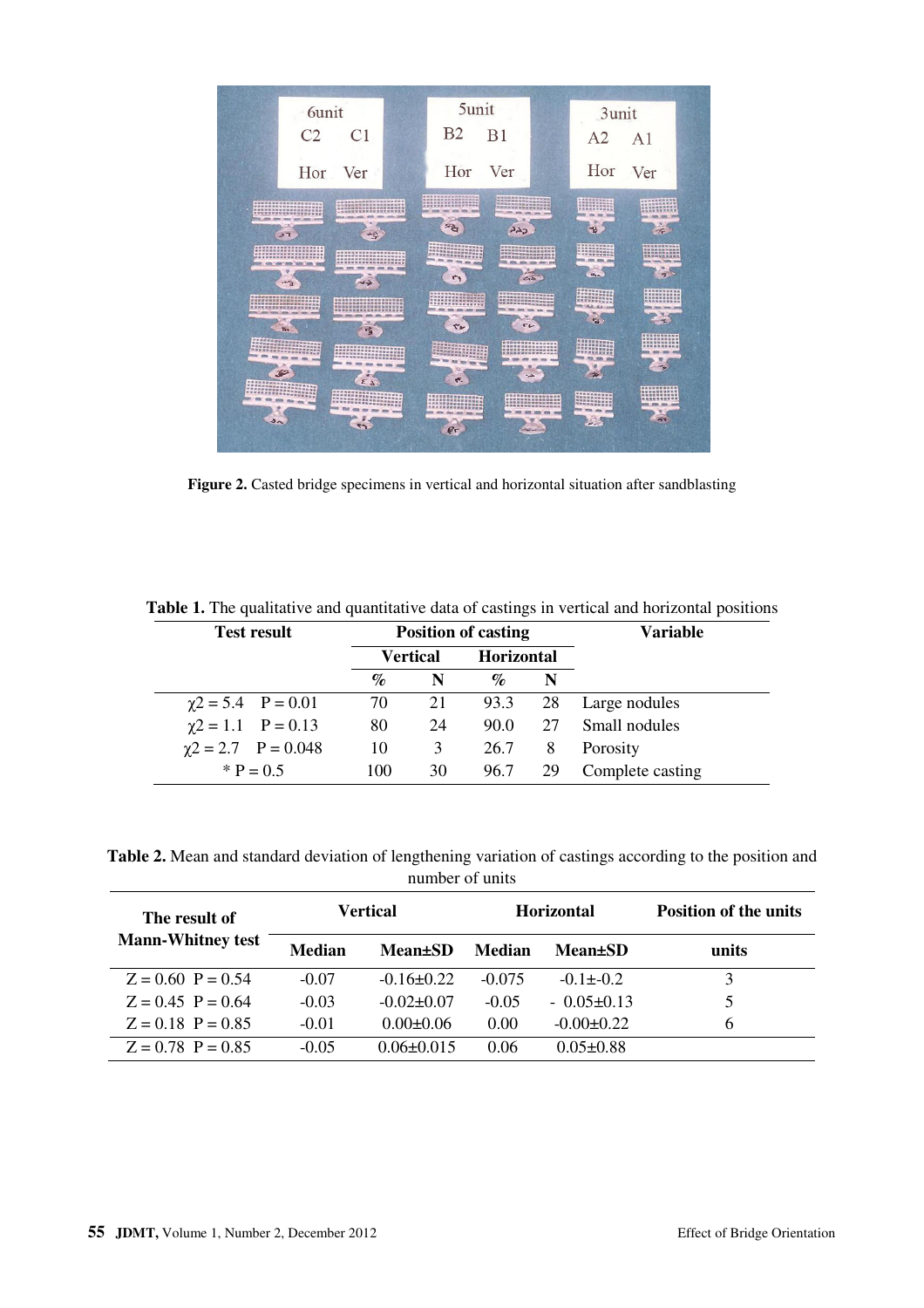| The result of Mann- | Vertical      |                             |               | <b>Horizontal</b> | <b>Position of bridges</b> |  |  |
|---------------------|---------------|-----------------------------|---------------|-------------------|----------------------------|--|--|
| <b>Whitney test</b> | <b>Median</b> | <b>Mean</b> <sup>t</sup> SD | <b>Median</b> | <b>Mean</b> ±SD   | units                      |  |  |
| $Z = 0.07$ P = 0.93 | 0.00          | $0.04\pm 0.144$             | 0.02          | $0.01 \pm 0.05$   |                            |  |  |
| $Z = 0.19$ P = 85   | 0.06          | $0.07 \pm 0.08$             | 0.05          | $0.04 \pm 0.22$   |                            |  |  |
| $Z = 0.49$ P = 0.62 | 0.03          | $0.02 \pm 0.06$             | 0.04          | $0.04 \pm 0.11$   | h                          |  |  |
| $Z=0.237$ P = 0.81  | 0.03          | $0.01 \pm 0.10$             | 0.02          | $0.00 \pm 0.14$   |                            |  |  |

**Table 3.** Mean and SD of widening variation according to position and number of units in bridge

# **Discussion**

Castability refers to the ability of a molten metal to completely occupy the mold created by the elimination of a pattern (5). The harmony among all elements in the process of casting results in an accurate fit of casting, which is the ability of a casting to faithfully reproduces the pattern from which it was constructed.

Various studies have been conducted on casting technique. Robert reported that the variation in length of casting depends on the type of investment, the expansion of investment, the type of wax pattern and the technique of sprueing (6). Presswood (1) examined the castability of alloys in small castings. The objective of this study was to cast the pattern of an extruded plastic screen mesh containing diamond shaped spaces. The diameter of the filament and the location of the pattern in the casting ring were explored to determine the castability of the pattern.

The number of spaces in the casting indicated the effectiveness of the metal to reproduce the pattern. In this study, the pattern invested vertically (1).

Dewald (7) reported that to minimize the possibility of incomplete casting due to improper pattern orientation relative to the sprue and the arm of the casting machine, mark the ring or sprue so that the invested pattern can be oriented properly in the casting machine arm. Wattanabe et al. (8) showed that the main factors that may give rise to problems in casting and internal porosities are the casting force exerted on the molten metal, the temperature of the melt and mold, the permeability of the investment and the spruing configuration.

Shillinburg et al. (3); however, emphasizes that the orientation of the invested fix partial denture in casting machine can affect the flow of metal into the mold. The pattern should be placed in a vertical position on the horizontal centrifugal casting machine to ensure that all parts of the mold are filled. Eissmann et al. (4) reported that when multiple sprue technique is used, the inlets should be aligned for the fastest and most uniform distribution of alloy within the mold. This means placing the inlets vertically in a horizontal casting machine.

In the current study, castings were made of base metal alloys. We give casting machine one or two extra winds in order to compensate lighter density of the base metal alloy. This may help the metal to flow in all parts of the mold simultaneously (3). We also tried to cast the pattern of plastic mesh which contains diamond shaped spaces, although this process is the most difficult technique.

All but one case was casted completely regardless of their position in the casting machine. This shows that the position of the bridge in casting machine had no effect on complete casting by Verabond (base metal) alloy.

Jarvis et al. (9) study showed that the increased amount of investment and number of wax diamond shaped spaces, vacco film sprinkling and increased investing time in longer bridges, affected the qualitative and quantitative properties of base metal castings. They also reported that the roughness of castings increased as burnout temperatures rose.

According to Table 1, the qualitative properties of castings improved in vertically positioned specimens. This is in accordance with Presswood (1) and Shillingburg et al. (3) studies. The gravity enables a better metal flow and also helps the melted metal to simultaneously occupy the mold.

# **Conclusion**

- 1. The horizontal and vertical direction of bridges with different spans in casting machine had no effect on the castability of base metal alloys.
- 2. Vertical direction of bridges in casting machine improved the quality of castings.
- 3. Increasing in length of the bridges caused more defects in castings.

# **Acknowledgement**

This research was supported by a grant from the Vice Chancellor for Research of Mashhad University of Medical Sciences. The results described in this paper were part of a DDS student thesis**.**